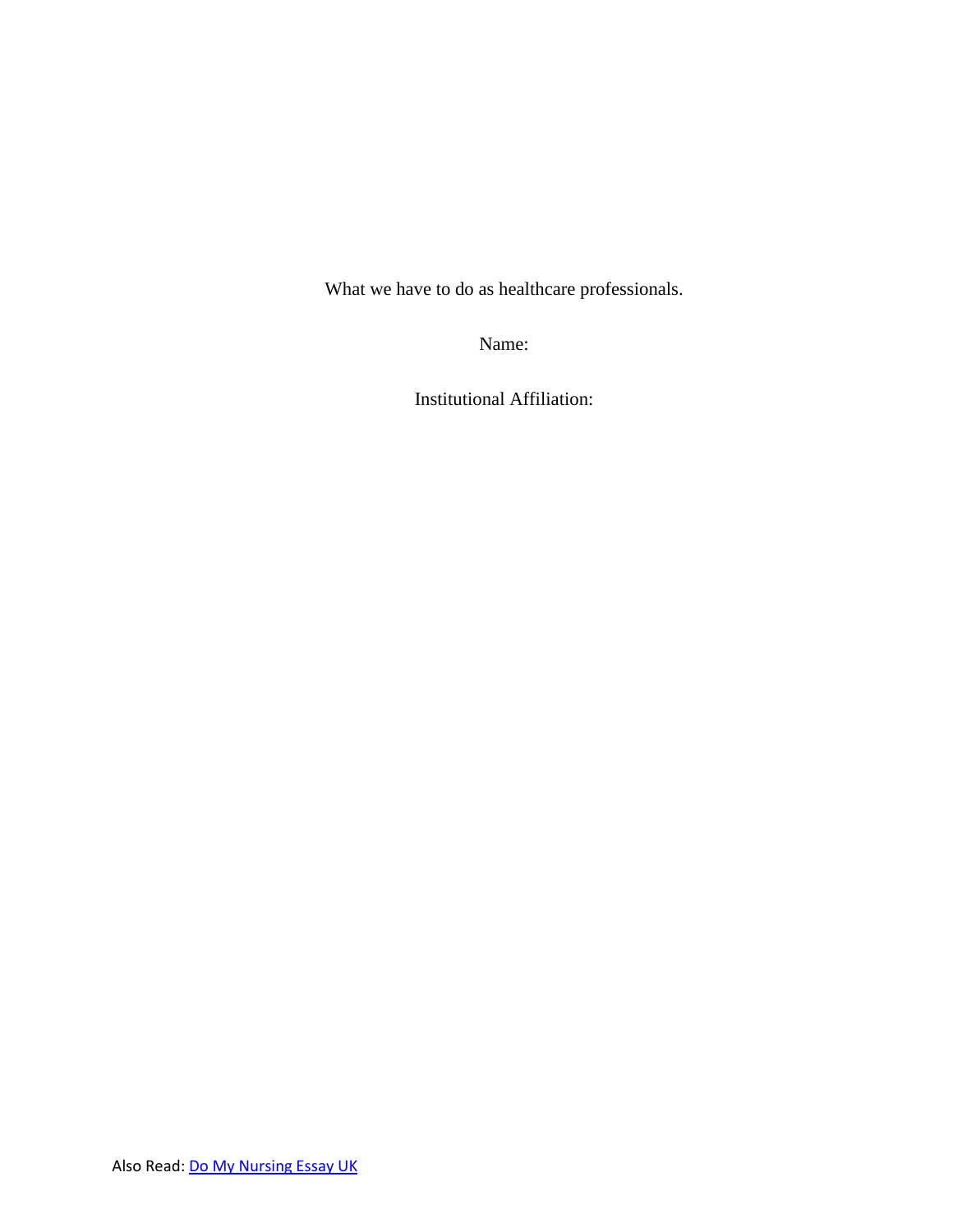Nurses play an important role in providing effective and sensitive care of other culture. Cultural respect is significant to improve access to high-quality healthcare that is responsive to patient's needs and to reduce health disparities. Nurses need to respond to the changing patient demographics and deliver culturally competent care. Some nurses might regard a patient who constantly has a roomful of visitors, and who refuses to take certain medication as noncompliant. Nevertheless, nurses who dig deeper into patient's beliefs may find these behaviors are as a result of the patient's cultural value and beliefs which are deeply ideologies that nurses accommodate or preserve. A nurse needs to be culturally aware of being a true patient advocate. Providing sensitive and effective care for patients from diverse background requires flexibility, empathy, and committed to continuous learning.

 As a critical care nurse in an in a big urban hospital, I was present when a forty-oneyear-old man was brought to the admission ward by his wife, daughters, and sons. The patient had a history of myocardial infarctions. The current clinical setting suggested that he had another myocardial infarction. During the assessment of the patient, his wife calmly informed the critical care staff that other than taking her husband to the hospital, she has tried using other forms of traditional interventions to handle her husband's condition. She had also made peace with God not to allow her husband to depart him and wanted all members of her family to get sick.

 The critical unit physician ordered a Foley catheter, dopamine, infusion, intravenous, transfer to the intensive care unit of the regional hospital 3 hours away. Unfortunately, the patient passed away patient two weeks later. No other member of the family was present when the patient died to expect his wife. The other members of his family were unable to afford the cost of travelling to the hospital which was far from home. The patient's cultural preferences and values about death and suffering were disregarded. As a healthcare nurse with a culturally